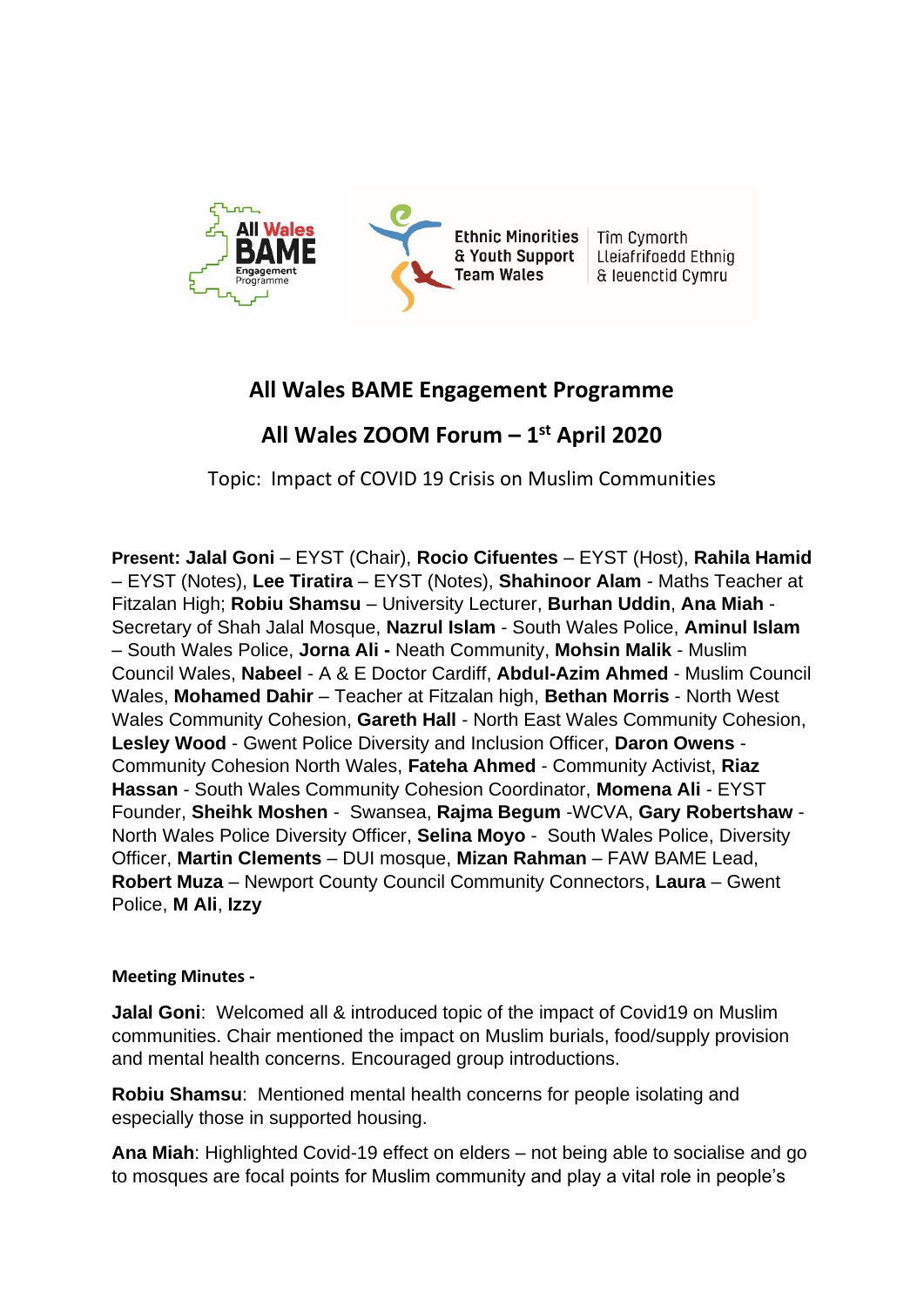lives. She asks can we 'keep eye out for elder members' with Ramadan approaching.

**Mizan Rahman**: Interested to find out more ideas/solutions.

**Riaz Hassan**: Mentioned the following key issues due to COVID19: funeral arrangements, Ramadan approaching, closure of faith facilities and the impact on taxi companies.

**Nazrul Islam**: It is great to see people talking about issues and solutions.

**Jorna Ali:** Asked what help is available for elderly people

**Rajma Begum**: Mentioned the financial impact on self-employed people as well as the impact on elderly people who are self-isolating and unable to use mobile phones etc. Mainstream volunteer groups can't meet the needs of communities, for example because of language barriers.

**Mohsin Malik**: Notes that charities are working towards supporting people struggling financially. Burial support equipment and procedures in hospitals for Muslim burials are in progress.

**Nabeel**: Provides facts on CV19. It is from a family of viruses named Corona because of the crown shape the virus takes. Believed to originate from Wuhan, China. 80% of people infected normally recover; however 1 in 6 get seriously ill. Droplets landing on surfaces is common route for transmission. According to W.H.O. there is no current treatment available. CV19 is very infectious and needs to be taken seriously by all people.

**Azim Ahmed**: Working on burial situation; update to follow.

**Mohamed Dahir**: Challenge facing people is access to educational resources. Large families in single households often share a single device. Muslim households have higher number of members living close to one another.

**Bethan Morris**: Working with Bangor Mosque in N W Wales and would like to hear about issues/solutions.

**Gareth Hall**: Mentioned work towards an online strategy to connect with people via Glyndwr University and its chaplaincy there. Interested to hear opinions from Muslims who usually socialise about future online capacities or initiatives

**Lesley Wood**: Mentioned the need to ensure we are all connected.

**Rahila Hamid**: Has been comforting people and making sure people have food/supplies. She is also connecting to people and sharing information.

**Selina Moyo**: Interested to hear about what support we can all share.

**Daron Owens**: Aim is listening and learning for Muslim communities in N W Wales area.

**Fateha Ahmed**: Mentioned financial issues as a common issue, especially for those on zero hours contracts. Work must be done around council tax reduction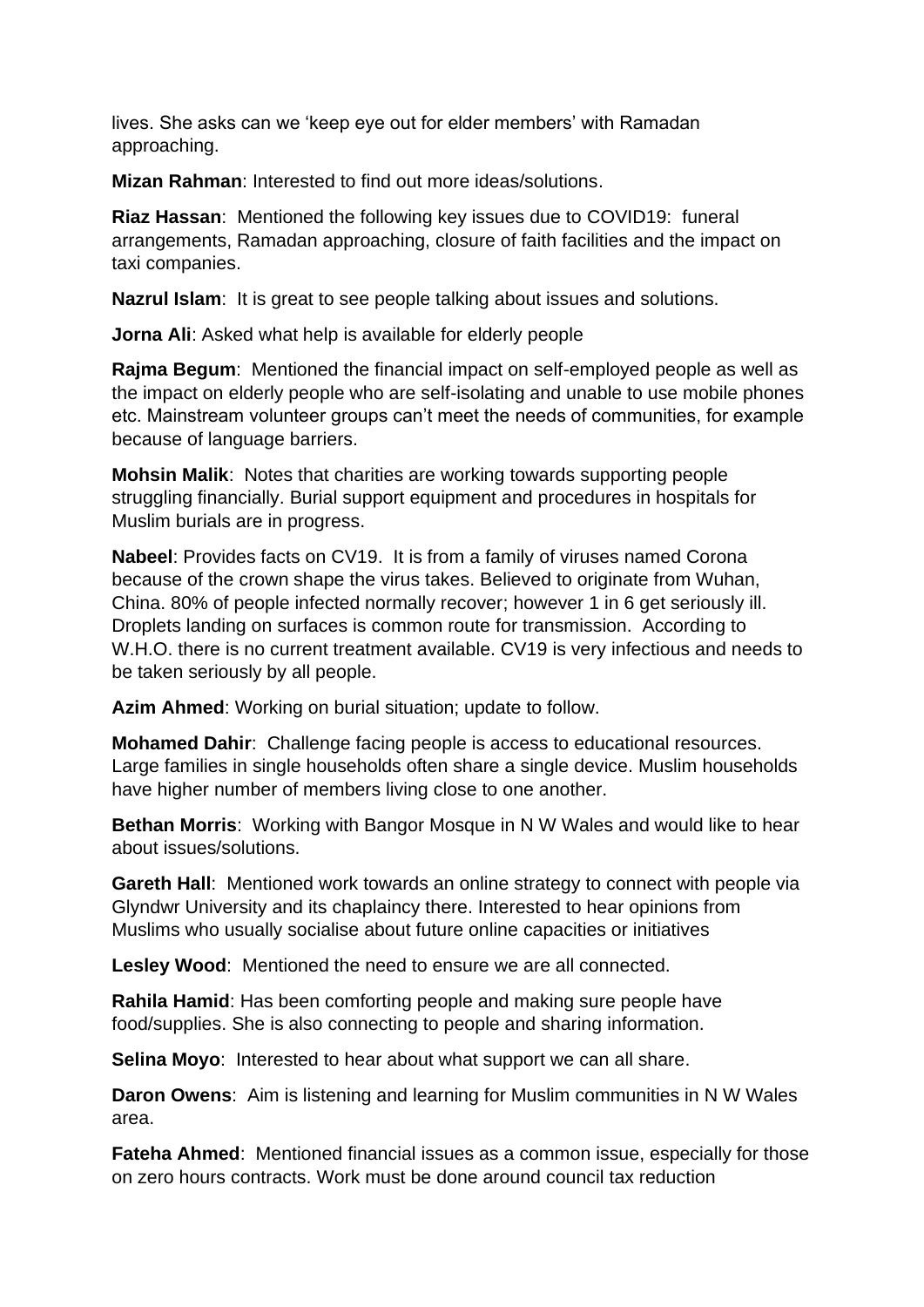applications – ensuring people access all benefits to which they are entitled. She also mentioned carers of vulnerable people being replaced and potential issues around this for quality of care. Could EYST coordinate a volunteer befriending service?

**Azim Ahmed**: Update on Muslim burials. Normally a quick process involving bodies being washed and a ritual performed, normally with many attendees from the community. With CV-19 deaths, there are complications for those that wash bodies. PPE is needed for a safe wash and for those to take precautions. Availability of PPE equipment dictates what can be done to a body. Symbolic wiping of body bags has been adopted by some with no PPE. There may be issues with families not being comfortable with this. Mosques in key locations are being supported for smooth burial processes in their regions. Some mosques have the right facilities. Also work with others to ensure burial slots are available. Working with councils and PPE access availability reliant on supply and demand and the NHS. In North Wales, Bangor, Wrexham, Llandudno Junction and Rhyl mosques have wash facilities with large numbers of health care facilities and support. Currently, there is a healthy amount of space and there is ongoing work with health boards and hospitals towards digitalising death certificates via local councils. Mid Wales and Powys have less institutional facilities and midland regions are looking at supporting mid-Wales deaths.

**Robiu Shamsu**: Impact on vulnerable people must recognise refugees and asylumseeking Muslims and also students who depend on mosques daily for food provision, especially for Iftar during Ramadan.

**Azim Ahmed**: Some mosques are collecting food parcels; there could be more joint work on this.

**Riaz Hassan**: In Swansea, provision needs to be in place with Ramadan approaching.

**Rajma Begum**: There is unrest due to scaremongering in the community – e.g. linking causes of CV-19 to 5G towers, new world orders, and widely circulating lots of worry.

**Azim Ahmed**: There are many stories going into overdrive and lots of misinformation spread, which is uninformed by science. People in positions of trust must be clear on sober guidance. There is helpful guidance available in multiple languages. This ensures accurate messages are shared.

**Ana Miah**: Another rumour is people fearing accessing hospitals for fear of contracting CV-19 and passing away.

**Jalal Goni**: Maybe we could work together to map out need for food support/delivery service.

**Gary Robertshaw**: Do we know if support is going to happen?